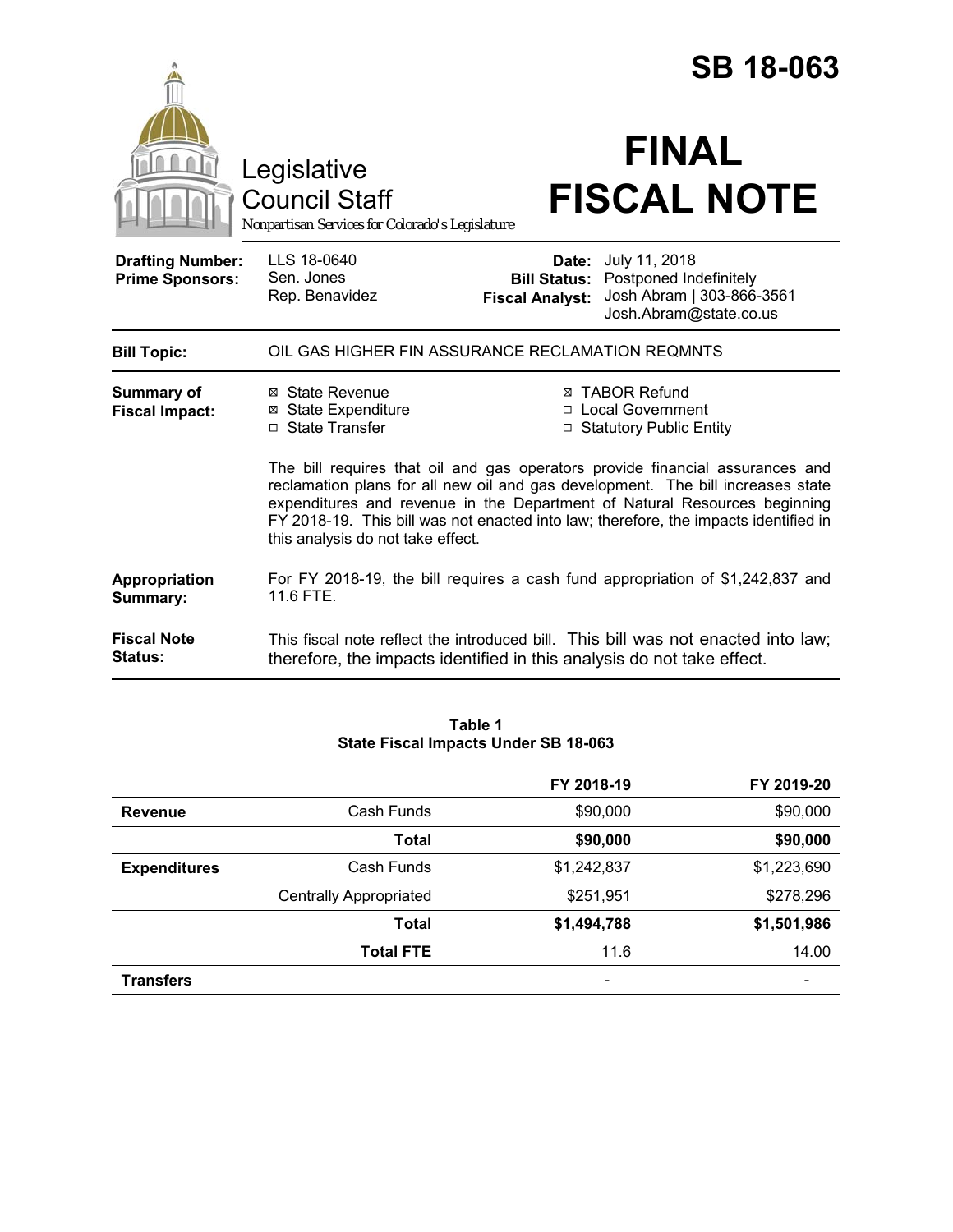July 11, 2018

### **Summary of Legislation**

The bill requires an oil and gas operator to provide financial assurance to the state that it is capable of fulfilling every obligation of the Oil and Gas Conservation Act. The Colorado Oil and Gas Conservation Commission (COGCC) in the Department of Natural Resources (DNR) must conduct an up-front financial viability analysis of an operator, and may only accept an assurance that clearly demonstrates the ability to finance every reasonably foreseeable eventuality related to compliance. The COGCC must set a fee by rule to recover the commission's cost to conduct the up-front financial viability analysis.

Every operator that applies for a permit or permit amendment must submit and execute a proposed reclamation plan on all affected land. The bill sets general requirements for the reclamation plan and its implementation, which must conform to the affected land's intended post production uses. The COGCC must approve the reclamation plans after conferring with county commissioners and, if applicable, supervisors of a conservation district that contains the land.

On the yearly anniversary of the permit date, operators must submit a report and map to the COGCC showing existing disturbances, reclamation accomplished to date and during the preceding year, and new disturbances and planned reclamation for the upcoming year.

#### **Background**

Under current law, oil and gas operators are required to provide financial surety (bond or other mechanism) for the eventual plugging of an oil and gas well. A portion of the oil and gas conservation levy is used to fund the plugging and reclamation of wells for which no operator can be found, or to supplement the available bond. These wells are referred to as "orphan" wells.

The orphaned wells program administered by the COGCC is responsible for ensuring that orphaned oil and gas sites are properly plugged, reclaimed, and abandoned in accordance with commission rules. The program is funded by an appropriation of \$445,000 from the Oil and Gas Conservation and Environmental Respond Fund, which primarily consists of revenue from the oil and gas conservation levy.

Based on the COGCC's current financial assurance requirements, the cost of reclamation can exceed the amount in bonding required by an operator. Oil and gas operators are required to post an individual bond of \$10,000 for a shallow well, and \$20,0000 for a deep well. Operators may also post a blanket bond of \$60,000 for up to 100 wells, or \$100,000 bond for 100 or more wells.

#### **State Revenue**

State revenue is estimated to increase by at least \$90,000 in both FY 2018-19 and FY 2019-20. The bill requires that the COGCC establish an application fee for approval of an operator's financial assurance in an amount sufficient to recover the cost to conduct an up-front financial viability analysis. New expenditures for this provision are estimated at approximately \$90,000 annually, based on the personnel cost and operating expenses of a financial professional to conduct the up-front analysis.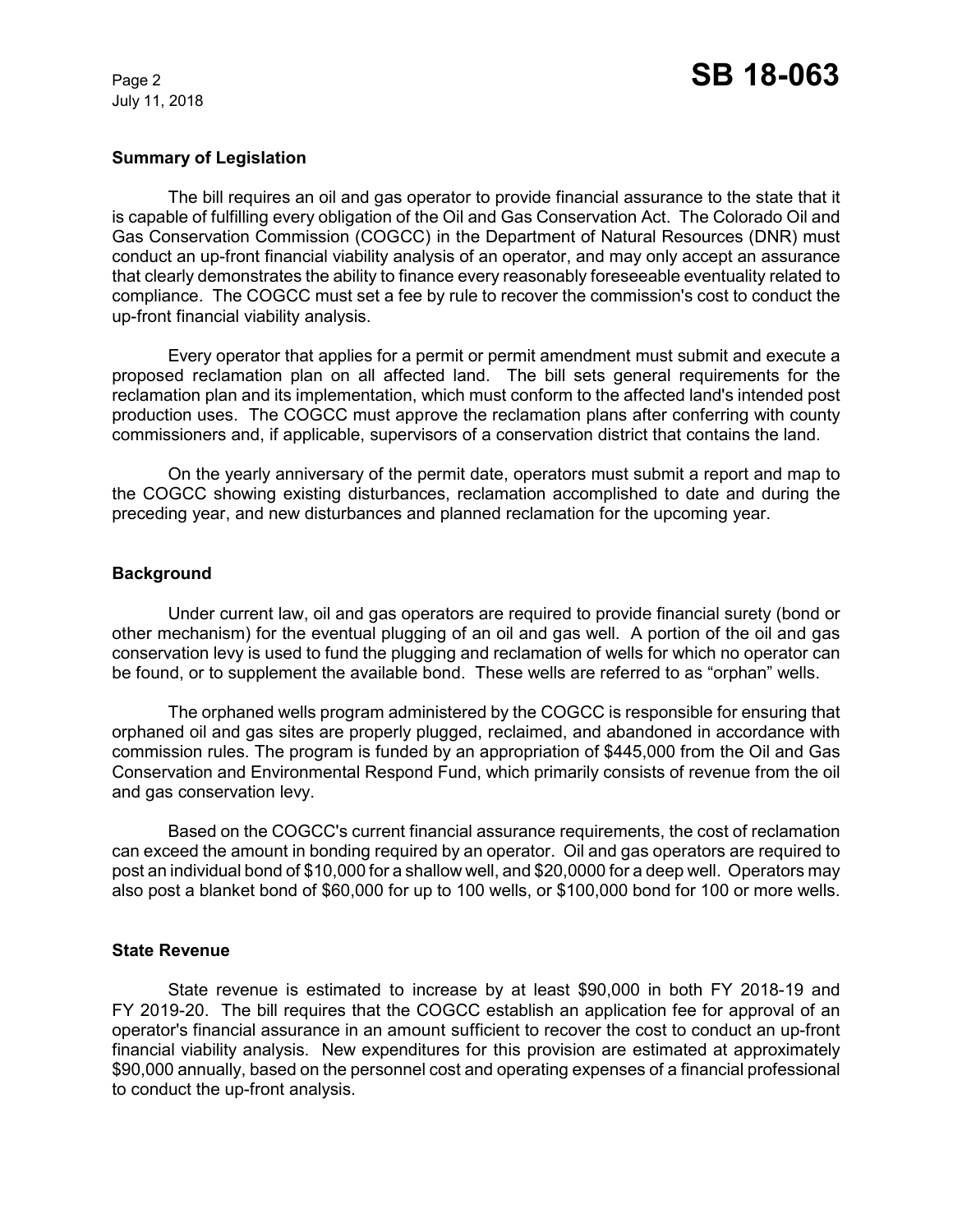**Fee impact on oil and gas operators**. Colorado law requires legislative service agency review of measures which create or increase any fee collected by a state agency. These fee amounts are estimates only, actual fee calculations will be set administratively by the COGCC based on cash fund balance, estimated program costs, and the estimated number of applications subject to the fee. Currently, there are approximately 90 operators for whom an up-front financial analysis will be conducted. The DNR will analyze one half these operators in FY 2018-19 and the other half in FY 2019-20. Table 2 identifies the estimated fee impact of this provision.

| Table 2                             |  |  |  |
|-------------------------------------|--|--|--|
| Fee Impact on Oil and Gas Operators |  |  |  |

| <b>Fiscal Year</b> | <b>Type of Fee</b>                  | <b>Proposed</b><br>Fee | <b>Number</b><br><b>Affected</b> | Total Fee<br>Impact |
|--------------------|-------------------------------------|------------------------|----------------------------------|---------------------|
| FY 2018-19         | <b>Financial Viability Analysis</b> | \$2,000.00             | 45                               | \$90,000            |
|                    |                                     |                        | <b>FY 2018-19 Total</b>          | \$90,000            |
| FY 2019-20         | <b>Financial Viability Analysis</b> | \$2,000.00             | 45                               | \$90,000            |
|                    |                                     |                        | <b>FY 2019-20 Total</b>          | \$90,000            |

### **TABOR Refund**

The bill increases state revenue subject to TABOR by \$90,000 in both FY 2018-19 and FY 2019-20. State revenue is not currently expected to exceed the TABOR limit in either year and no refund is required. Therefore, the bill is not expected to impact TABOR refunds in these years. However, refunds in future years when the state next collects a TABOR surplus will be increased.

#### **State Expenditures**

For FY 2018-19, the bill increases state expenditures by about \$1.5 million and 11.2 FTE. For FY 2019-20, state expenditures increase by about \$1.5 million and 13.5 FTE. These costs are detailed in Table 3 and discussed below. New expenditures in FY 2018-19 are prorated to reflect the bill's August 9, 2018 effective date and assume all costs begin September 1, 2018.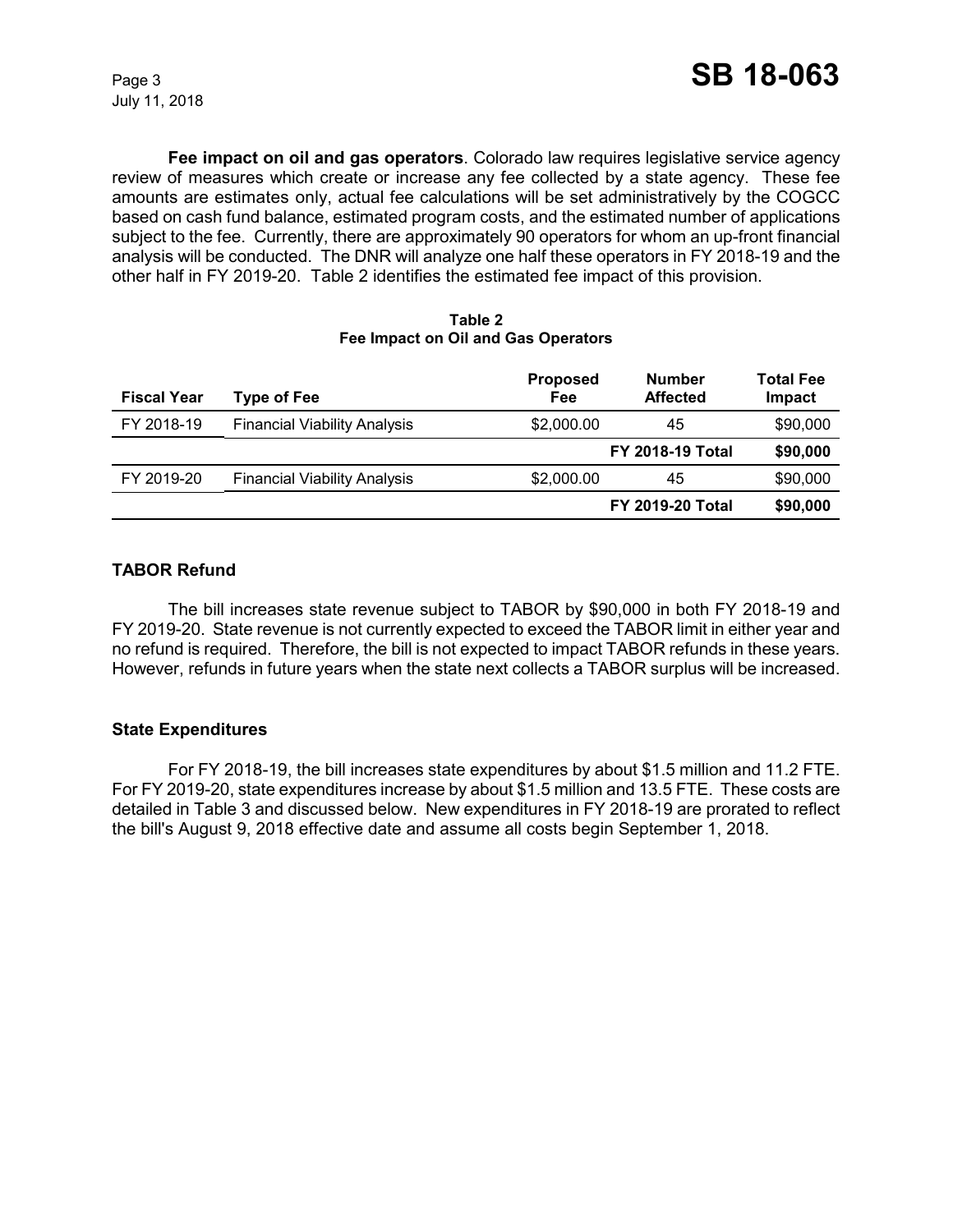**Table 3 Expenditures Under SB 18-063**

|                                                    | FY 2018-19  | FY 2019-20    |
|----------------------------------------------------|-------------|---------------|
| <b>Department of Natural Resource</b>              |             |               |
| <b>Personal Services</b>                           | \$968,387   | \$1,037,573   |
| <b>Operating Expenses and Capital Outlay Costs</b> | \$76,482    | \$12,825      |
| <b>Financial Consultant</b>                        | \$40,000    | \$16,000      |
| Training / Equipment / Travel                      | \$78,048    | \$61,388      |
| <b>Legal Services</b>                              | \$79,920    | \$95,904      |
| Centrally Appropriated Costs*                      | \$251,951   | \$278,296     |
| FTE - Personal Services                            | 11.2        | 13.5          |
| FTE - Legal Services                               | 0.4         | $0.5^{\circ}$ |
| <b>Total Cost</b>                                  | \$1,494,788 | \$1,501,986   |
| <b>Total FTE</b>                                   | 11.6        | 14.0          |

 *\* Centrally appropriated costs are not included in the bill's appropriation.*

**Centrally appropriated costs.** Pursuant to a Joint Budget Committee policy, certain costs associated with this bill are addressed through the annual budget process and centrally appropriated in the Long Bill or supplemental appropriations bills, rather than in this bill. These costs, which include employee insurance and supplemental employee retirement payments, and an indirect rate of 4.94 percent for the DNR are estimated to be \$251,951 in FY 2018-19 and \$278,296 in FY 2019-20.

**Financial viability analysis.** The DNR will require 2.0 FTE financial assurance specialists to determine the appropriate requirements for an estimated 600 new oil and gas applications yearly, and to conduct the associated administrative work to annually update records and verify financial instruments as reclamation is reported. An additional 1.0 FTE is required to conduct the up-front financial viability analysis of oil and gas operators, and 1.0 FTE environmental specialist and a leased vehicle is needed to conduct site evaluations and verifications related to any permit application disputes. The DNR will contract with a consultant to establish the risk and cost of the different types of oil and gas operations, and to establish a standard of review for use by COGCC staff.

**Reclamation plans.** The DNR will require 6.0 environmental FTE to review and approve reclamation plans and 2.5 enforcement FTE to track compliance and follow up with enforcement action when necessary. New personnel will review and approve plans for an estimated 600 new applications yearly, review and verify maps and reports submitted on the permit anniversary date, issue notices of alleged violations and administrative orders, and enforce compliance.

**Data management.** The DNR requires 1.0 FTE data analyst to create and maintain the data management and reporting tools necessary to process the application data associated with financial assurances, reclamation plans, annual reporting requirements, operator notification, and inspections and enforcement.